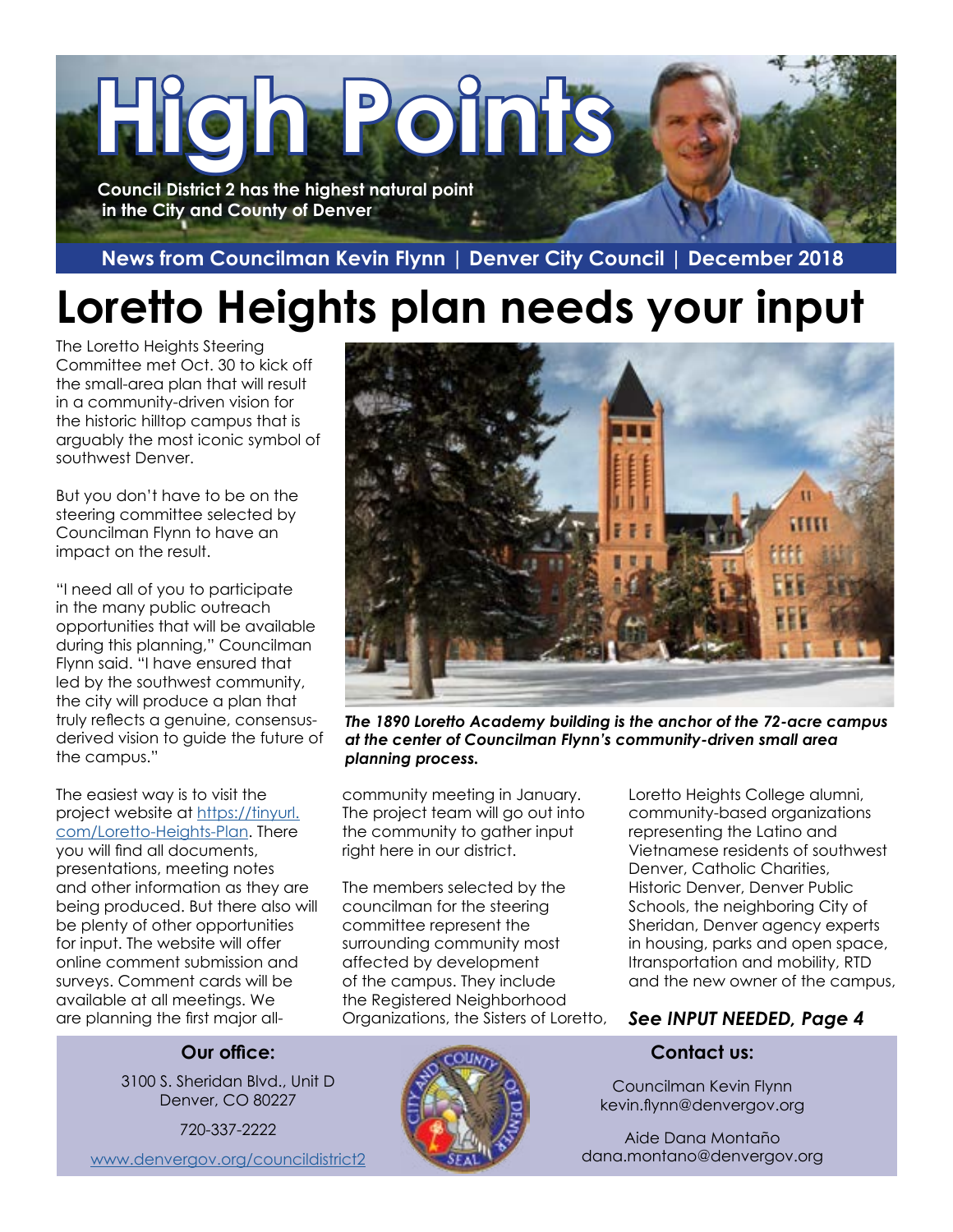# **How Dist. 2 voted on ballot issues**

In addition to all the candidates running in November, you also decided on 22 ballot issues. While you already may know how everything turned out, Councilman Flynn wants you to know how Council District 2 voted on each issue.

Of the seven tax increase issues, voters in southwest Denver voted yes on two – an income tax increase for public education, which nevertheless lost statewide, and a city sales tax hike for mental health and substance abuse programs, which passed. We voted no on five other tax increases, four of which passed regardless.

You can view maps of precinct results on all 22 issues by going to [tinyurl.com/Denver-Election-Results](http://tinyurl.com/Denver-Election-Results), and clicking on "Mapping." Here is how the 26 precincts in Council District 2 voted, according to final unofficial results:

#### **STATE ISSUES:**

- Amendment 73, Education income tax increase: Passed in 16 precincts, failed in 10. Failed statewide.
- Amendment 74, Property value lawsuits: Passed in 2, failed in 24. Failed statewide.
- Amendment 75, Raise campaign donation limits: Failed in every precinct. Failed statewide.
- Amendment A, Remove slavery reference in constitution: Passed in every precinct. Passed statewide.
- Amendment V, Lower age for legislature to 21: Failed in every precinct. Failed statewide.
- Amendment W, Shorten judicial ballots: Passed in 25, failed in 1. Failed statewide.
- Amendment X, Industrial hemp: Passed in every precinct. Passed statewide.
- Amendments Y and Z, State and federal redistricting: Passed in every precinct. Passed statewide.
- Prop 109, Highway bonds: Failed in all precincts, failed statewide.
- Prop 110, State sales tax for transportation: Failed in all precincts. Failed statewide.
- Prop 111, Limit on payday loan interest: Passed in every precinct. Passed statewide.
- Prop 112, Drilling setbacks: Passed in 12, failed in 14. Failed statewide.

#### **CITY ISSUES:**

- Initiative 300, Sales tax to subsidize college tuition: Passed in 2 precincts, failed in 24. Passed citywide.
- Initiative 301, Sales tax for mental health/ substance abuse treatment: Passed in all precincts. Passed citywide.
- Initiative 302, Sales tax for healthy food for kids: Passed in 7, failed in 19. Passed citywide.
- Measure 2A, Sales tax for city parks: Passed in 8, failed in 18. Passed citywide.
- Measure 2B, Signature threshold for initiatives: passed in 19, failed in 7. Passed citywide.
- Measure 2C, Police hiring: Passed in all precincts. Passed citywide.
- Measure 2D, Clerk appointees: Passed in 15, failed in 11. Passed citywide.
- Measure 2E, Public financing of city elections: Passed in every precinct. Passed citywide.
- Measure 7G, Urban drainage tax: Passed in 9, failed in 17. Passed citywide.

# Meeting to review Bear Valley tennis courts design

You are invited to attend a meeting to give feedback on the designs for the reconstruction of the tennis courts in Bear Valley Park. The \$1.8 million, bondfunded project will replace the existing courts, which have deteriorated over the years due to poor soil conditions. The new facility addresses soil conditions.

The meeting will be in the cafeteria at Traylor Elementary School 2900 S. Ivan Way, on Tuesday, Dec. 11, from 5:30 to 7 p.m.

Denver Parks and Recreation's design consultant will display conceptual alternatives for the new courts, located in the park on Dartmouth Avenue at Saulsbury Street. The project involves reconstruction of the courts, modernization of lighting, site furnishings, sidewalks, landscaping and irrigation. Construction is scheduled to begin next year.

Each issue of High Points is hand-delivered in selected neighborhoods. But the easiest way to keep up on city and southwest Denver news is to sign up by email and have the newsletter sent to your inbox. Get on our list by contacting **dana.montano@denvergov.org or 720-337-2222**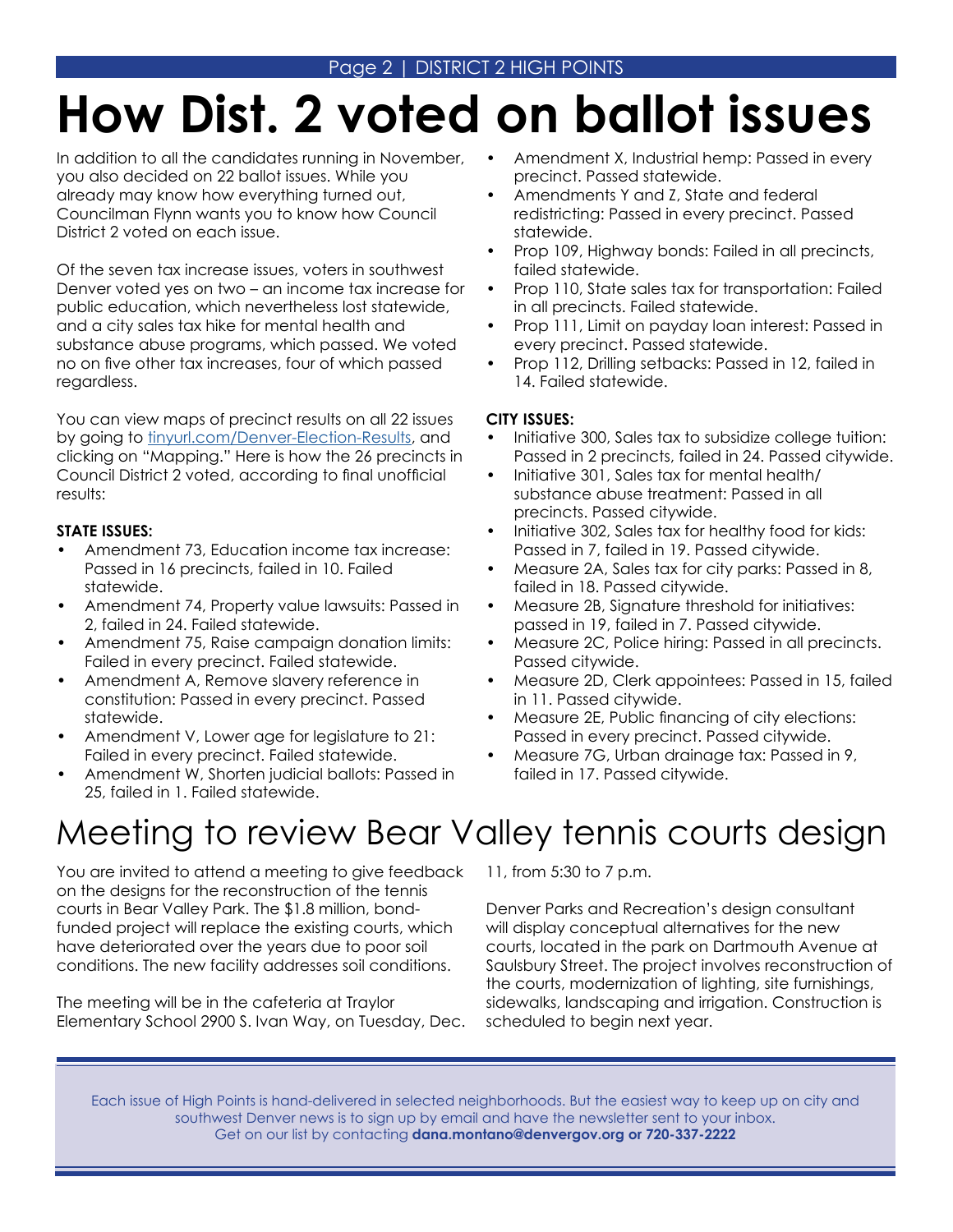### Page 3 | DISTRICT 2 HIGH POINTS

# **HIGHLIGHTS**

## **LORETTO CHAPEL TO HOST CHRISTMAS EVENT**

The chapel at Loretto Heights will be open to the public for a Christmas service at 4 p.m. on Sunday, Dec. 23, heralding the rebirth of the closed campus.

The event was put together by Pastor James Hoxworth of the Bridge Church at Bear Creek. Also participating will be Fr. Joseph Dang and Councilman Flynn, who will lead some of the singing. The councilman has been a choir director for 50 years, and leads one of the choirs at Mother Cabrini Shrine on Lookout Mountain.

You can RSVP to attend the event through the councilman's Facebook page at [tinyurl.com/](http://tinyurl.com/Loretto-Christmas ) [Loretto-Christmas.](http://tinyurl.com/Loretto-Christmas )

The chapel, designed in 1911 by renown Denver architect Frank Edbrooke, is listed on the National Register of Historic Places, and along with the main Loretto Academy building is among the campus buildings being preserved by the new owner.

## **HARVEY PARK LAKE TO BE USED FOR IRRIGATION**

The lake in Harvey Park is being drained as part of a project to convert the irrigation system in the park to use raw lake water instead of treated drinking water. After the lake is drained, work will begin this month to build an outlet structure, pump house and a wet well. This is phase one of the overall work to be completed at this park.

Using the lake's water is a more sustainable practice than spraying potable water on the grass. Harvey Park lake is fed with water that flows down the Ward Canal system from Bear Creek, and enters from Riviera Lake to the west. The



*The interior of the 1911 Loretto Chapel, location for the public Christmas event.*

project is part of the overall Harvey Park improvements funded through the voter-approved 2017 general obligation bonds.

## **POLICE DISTRICT 4 ADDS ATV TO FLEET**

Councilman Flynn's office has purchased an All-Terrain Vehicle to be housed at Denver Police District 4 station, supplementing a small fleet of ATVs the city has purchased for patrolling parks, trails and other areas hard to access by automobile.

Because the other ATVs were being housed at a police facility north of downtown, making them difficult to use in southwest Denver, the councilman authorized \$14,800 from his district budget to purchase an additional 2018 Kawasaki Mule Pro FXT for primary use in Police District 4.

## **SANDOS CHRISTMAS FOOD BASKET PROGRAM**

Needy families in southwest Denver will benefit from the Annual Sam Sandos Christmas Basket program. The late Sam Sandos served three terms on the city council from

District 3, north of our district. He and his wife, Ethel, started the Christmas food basket program in 1978 by helping out a few families through their own kitchen. A few years later, the Sandos and Lucero families joined together to start the wider program.

Last year, more then 2,200 families, mostly in west and southwest Denver, received individually packed boxes of food including a frozen turkey, fresh produce, bread and other goods. The boxes will be assembled and delivered by hundreds of volunteers at North High School on Dec. 22.

Councilman Flynn, who with his wife has distributed some of the boxes of food, has donated \$3,000 from the district budget to support the program this year.